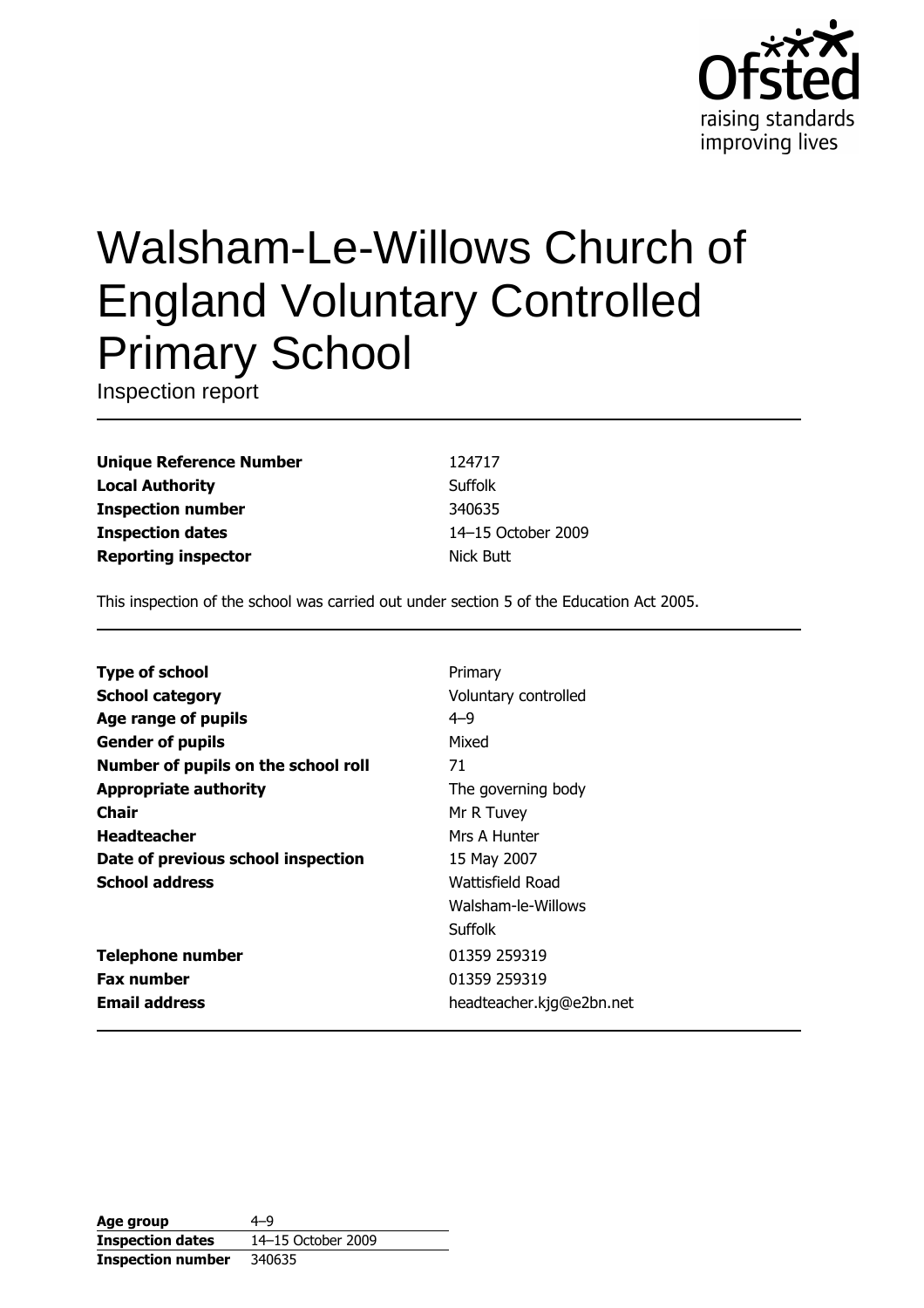The Office for Standards in Education, Children's Services and Skills (Ofsted) regulates and inspects to achieve excellence in the care of children and young people, and in education and skills for learners of all ages. It regulates and inspects childcare and children's social care, and inspects the Children and Family Court Advisory Support Service (Cafcass), schools, colleges, initial teacher training, work-based learning and skills training, adult and community learning, and education and training in prisons and other secure establishments. It rates council children's services, and inspects services for looked after children, safequarding and child protection.

Further copies of this report are obtainable from the school. Under the Education Act 2005, the school must provide a copy of this report free of charge to certain categories of people. A charge not exceeding the full cost of reproduction may be made for any other copies supplied.

If you would like a copy of this document in a different format, such as large print or Braille, please telephone 08456 404045, or email enquiries@ofsted.gov.uk.

You may copy all or parts of this document for non-commercial educational purposes, as long as you give details of the source and date of publication and do not alter the documentation in any way.

Royal Exchange Buildings St Ann's Square Manchester M2 7LA T: 08456 404045 Textphone: 0161 618 8524 E: enquiries@ofsted.gov.uk W: www.ofsted.gov.uk © Crown copyright 2009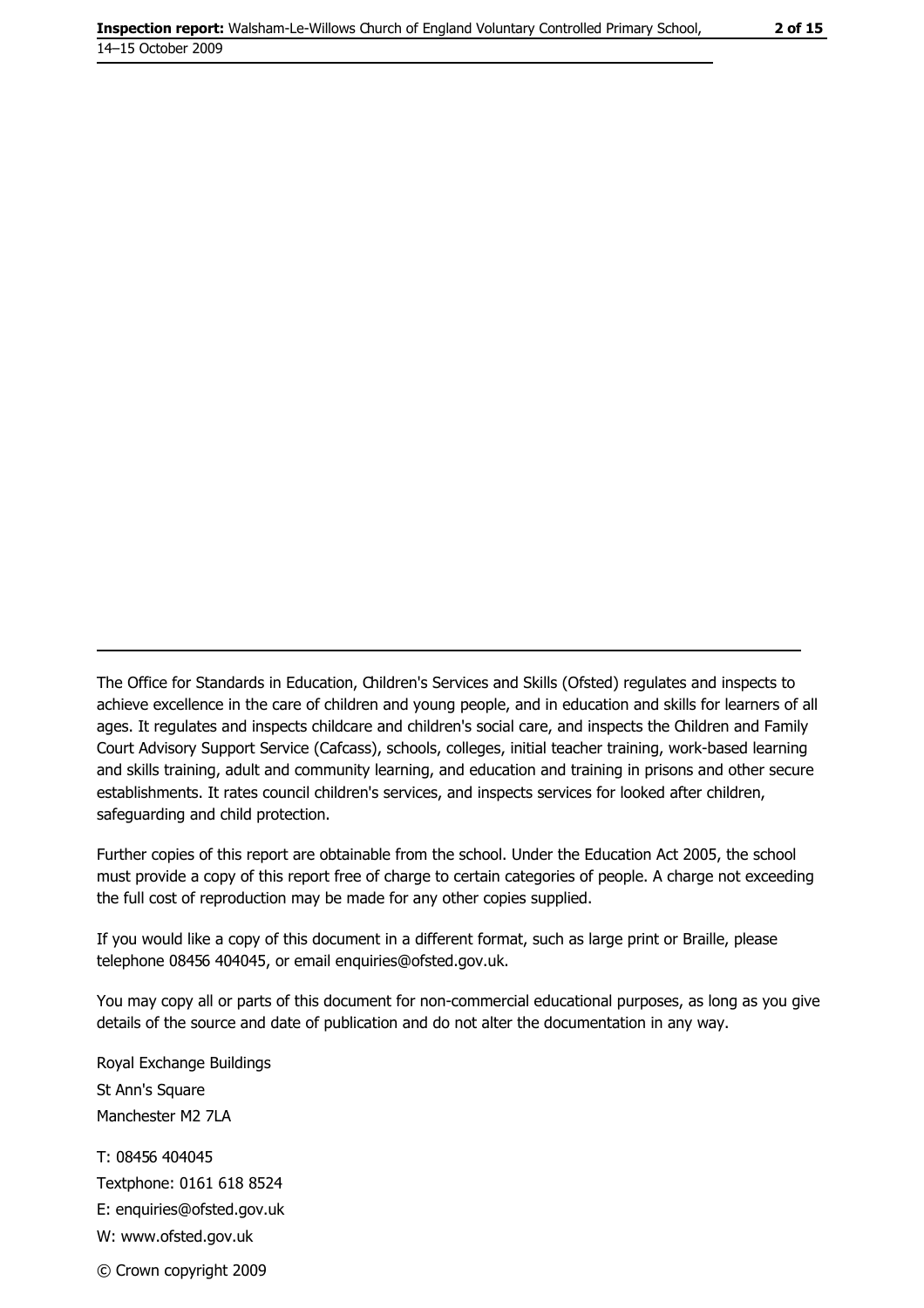# **Introduction**

This inspection was carried out by two additional inspectors. The inspectors visited 11 lessons, and held meetings with governors, staff and groups of pupils. They observed the school's work, and looked at a selection of documentation, including planning; evidence of monitoring, such as lesson observations and notes of governors' visits; pupils' work and other assessment information. Inspectors scrutinised inspection questionnaires returned by 25 parents or carers.

The inspection team reviewed many aspects of the school's work. It looked in detail at the following:

- reasons why pupils appear to achieve better in writing than in mathematics  $\blacksquare$
- the consistency of good teaching and impact of measures to improve it  $\blacksquare$
- the impact of the federation on outcomes

# Information about the school

This is a smaller than average sized school. It has its Early Years Foundation Stage provision in a mixed Reception and Year 1 class. Most pupils on roll are from White British backgrounds. Few pupils come from minority ethnic backgrounds, and none speak English as an additional language. The school has some pupils from the Traveller community and includes looked after children. The proportion of pupils with special educational needs and/or disabilities is average. These are mainly for speech and language difficulties. It has gained the Healthy Schools and Active Mark awards and the eco-friendly Green Flag award.

The school has been federated with another local primary school since September 2008. The federation shares a headteacher but has two separate governing bodies. There is a pre-school on site that is run privately and is subject to a separate inspection report.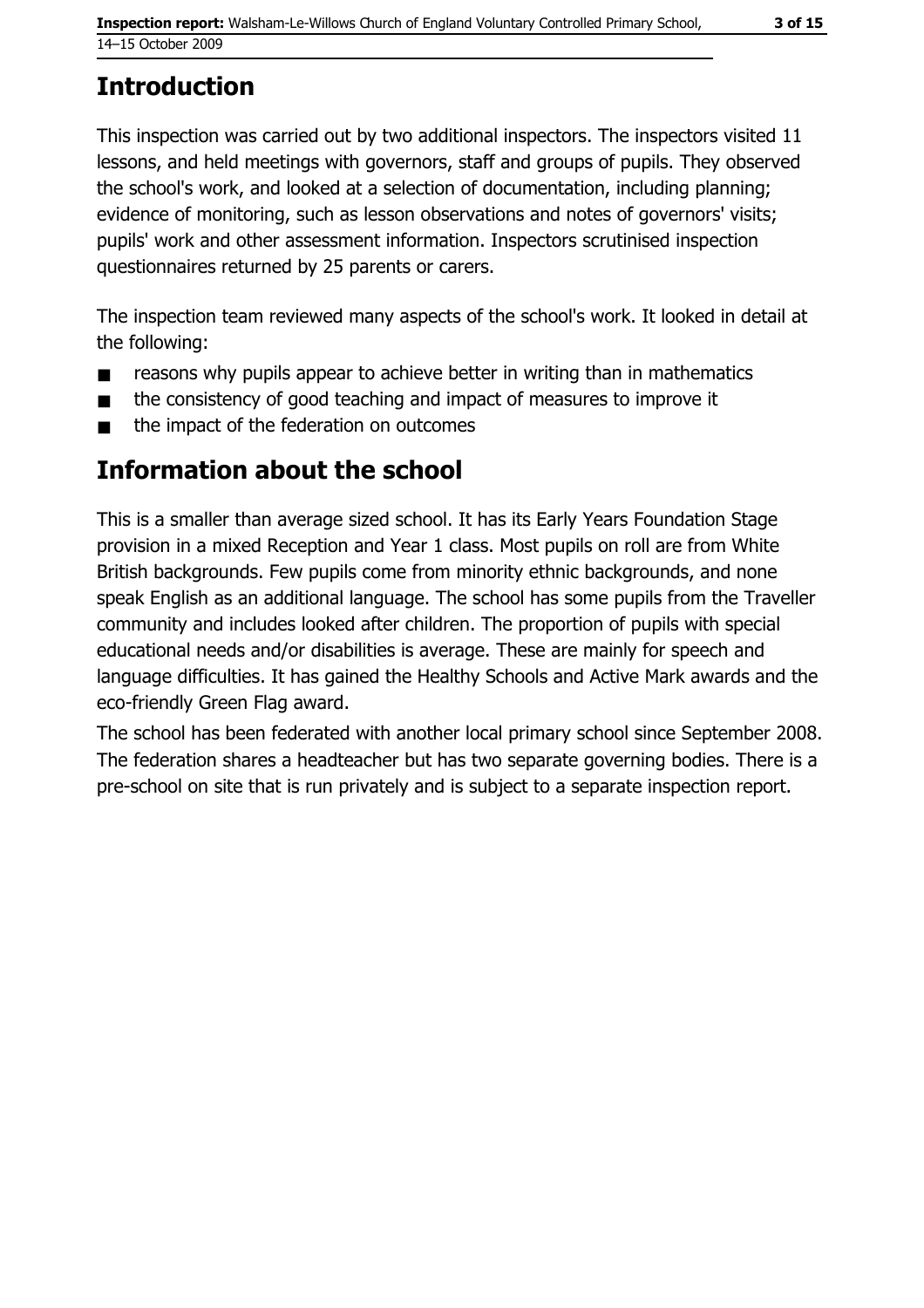# **Inspection judgements**

# Overall effectiveness: how good is the school?

### The school's capacity for sustained improvement

| 3 |  |
|---|--|
| 3 |  |

# **Main findings**

Walsham-Le-Willows Church of England Voluntary Controlled Primary is a satisfactory school. Pupils make satisfactory progress overall, although progress tends to be better in reading and writing than in mathematics. Standards at the end of Year 2 are above average in writing and average in reading and mathematics. Pupils leave the school at the end of Year 4 with attainment that meets national expectations for their age. The teaching is satisfactory with some good practice, especially in the Early Years Foundation Stage. In the rest of the school, work is not always matched sufficiently well to meet the range of pupils' learning needs, especially in challenging more able pupils. Pupils make better progress in writing because they are given clear structures to help them to write in a range of styles, and make good use of technology to support their work. They have insufficient opportunities to use and apply their understanding in mathematics, and not all of them are confident in knowing their multiplication tables. In general, while there are some good examples of careful questioning helping pupils to develop their ideas, sometimes opportunities are missed to extend pupils' thinking through open-ended discussion. A new topic-based curriculum is proving popular with pupils, and providing some additional scope for them to write across a range of subjects. This is at an early stage of development.

The school provides a good level of care and support for all pupils, including those from the Traveller community. This enables these pupils to make similar progress to other pupils, even though they may be absent from school, travelling for extended periods of time. The school's caring ethos is valued by parents, one of whom said, 'It is a very happy and inspiring place for children to learn.' Pupils with special educational needs and/or disabilities receive valuable support from teaching assistants to enable them to make satisfactory progress towards their individual targets.

Pupils feel safe at school and are helpful and considerate towards one another. They behave well in classrooms and outside in the playground. Relationships are good throughout the school. Pupils have a good understanding of how to live healthily, and make positive choices through taking plenty of exercise and choosing a healthy diet. Pupils are involved well in the life of the village, attending services at the church, and helping to pick up litter. They open up the school grounds in August for the general public to enjov.

The headteacher has had a positive impact in ensuring all pupils are valued and make good progress in their personal development. Her commitments to the federation mean that she has not had the time to monitor the work of the school sufficiently rigorously and systematically, and this has led to self-evaluation that is too generous. In addition,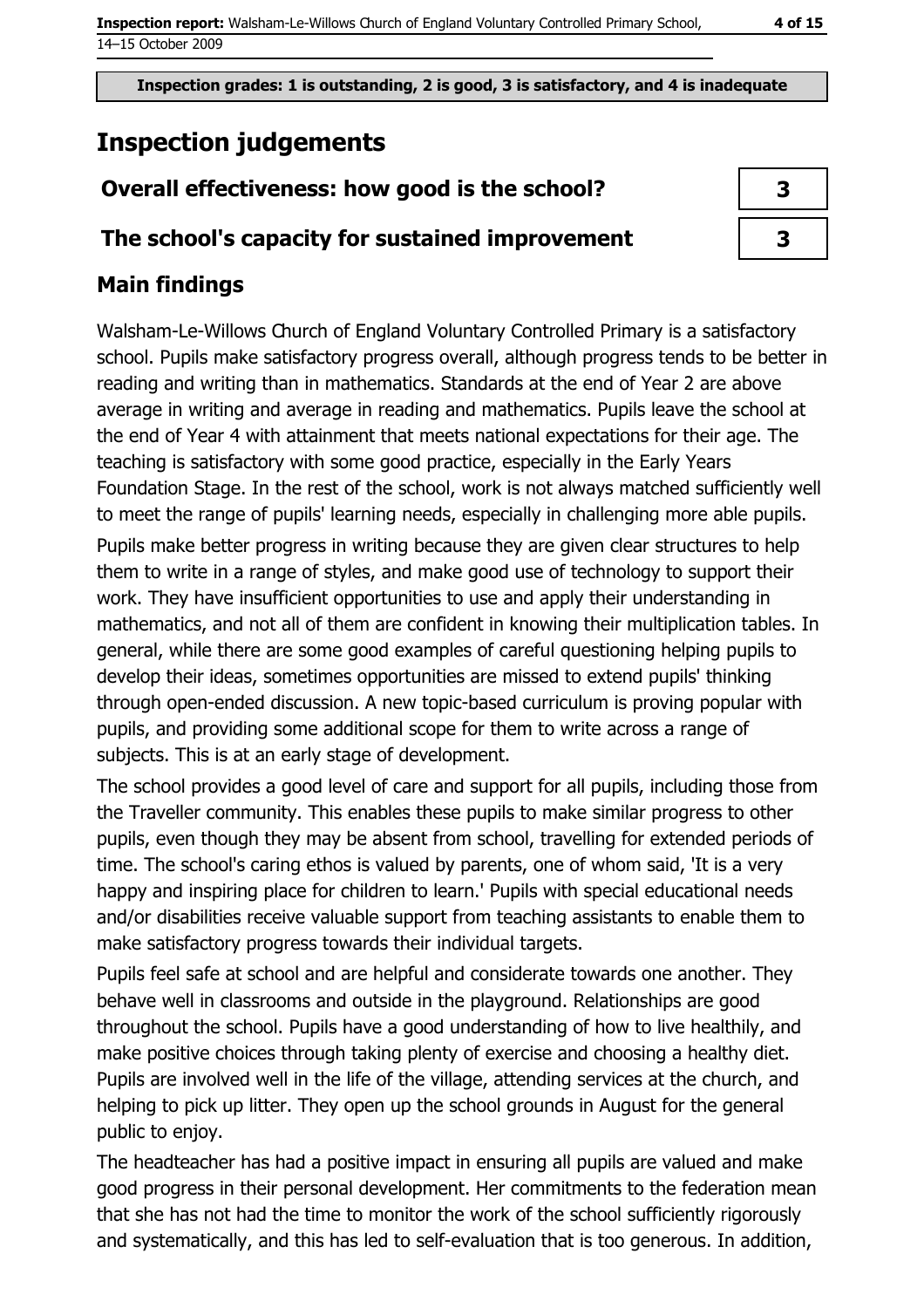the focus of strategic planning is too narrow and not centred on key areas for improvement. The school's capacity for sustained improvement is satisfactory. Pupils have been making satisfactory progress overall for some time, and attainment has been generally in line with national expectations. Governors are very committed to the school and give generously of their time, but the new chair has correctly identified that the monitoring documentation needs to be more rigorous and that governors need to ask more challenging questions of the school's staff.

# What does the school need to do to improve further?

- Raise pupils' achievement and standards in mathematics by:
	- giving them more opportunities to use and apply their knowledge and understanding
	- consolidating their knowledge of multiplication tables
- Ensure teaching is consistently good by:
	- matching tasks precisely to pupils' different learning needs
	- increasing opportunities for pupils to explain their understanding and extend their thinking
- Improve the effectiveness of leaders and managers at all levels by:
	- systematically and rigorously monitoring the work of the school
	- ensuring strategic plans accurately reflect the school's key priorities for improvement.
- About 40% of schools whose effectiveness is judged to be satisfactory may receive  $\blacksquare$ a monitoring visit by an Ofsted inspector before their next section 5 inspection.

## **Outcomes for individuals and groups of pupils**

Pupils have good attitudes to learning and are keen to take an active part in lessons. Year 1 and Year 2 pupils enjoyed identifying two-dimensional shapes, describing their attributes and discussing their findings with a partner. Pupils enthusiastically decorated T-shirts they had brought in to send to children in India as part of a national appeal. Pupils also work well independently, as when Year 3 pupils were engaged in writing an adventure story, using a storyboard they had designed on the computer to assist them in planning it correctly.

Pupils tend to do better in writing than in mathematics because they have clear quidance about how to write their stories and are given practical examples to support them. In mathematics, pupils do not always have the opportunity to consider mathematical concepts at length or to use and apply their knowledge and understanding in a wide range of different contexts. Some pupils are unsure of their multiplication tables, and this hinders their progress. All groups of pupils make satisfactory progress, including those with special educational needs and/or disabilities and looked after children. Pupils from the Traveller community are given work packs to take on their

### $\overline{\mathbf{3}}$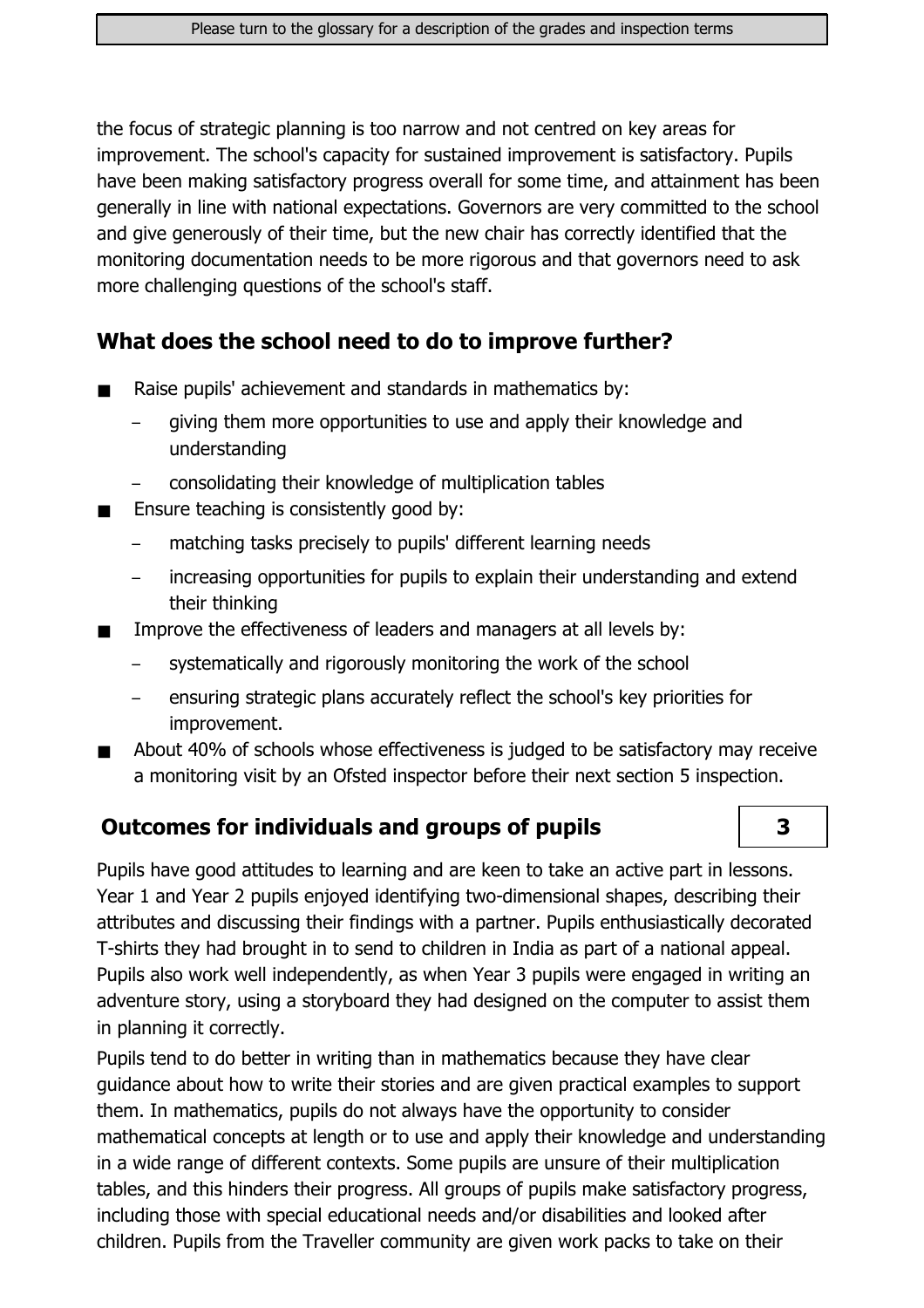travels with them, and this helps to ensure they do not fall behind in their progress.

The school's achievement of the Healthy Schools and Active Mark awards testify to pupils' good awareness of how to live healthy lifestyles. This is enhanced by their awareness of, and commitment to, sustainable living, with composting and recycling and energy conservation managed by the eco council. Pupils also grow their own vegetables in the school grounds. Pupils walk to school from the village hall three times per week to reduce their carbon footprint. Year 4 pupils learn cycling proficiency to keep safe on the rural roads of Suffolk. Pupils made a striking banner to mark the 'Year of the Child', which first hung in the cathedral at Bury St Edmunds and now graces the interior of the parish church, reaching from the roof to the floor. Pupils have strong links with the village and were asked to name a new village play area. They are prepared satisfactorily for the next stage of their education, leaving with attainment at nationally expected levels.

Pupils' spiritual, moral, social and cultural development is good. They have a good sense of right and wrong and get on together well. They experience a good range of cultures and traditions through art, music and dance, including learning about Traveller culture.

| Pupils' achievement and the extent to which they enjoy their learning                                                     |                         |
|---------------------------------------------------------------------------------------------------------------------------|-------------------------|
| Taking into account:<br>Pupils' attainment <sup>1</sup>                                                                   | 3                       |
| The quality of pupils' learning and their progress                                                                        | 3                       |
| The quality of learning for pupils with special educational needs and/or<br>disabilities and their progress               | 3                       |
| The extent to which pupils feel safe                                                                                      | $\overline{\mathbf{2}}$ |
| <b>Pupils' behaviour</b>                                                                                                  | $\mathbf{2}$            |
| The extent to which pupils adopt healthy lifestyles                                                                       | $\mathbf{2}$            |
| The extent to which pupils contribute to the school and wider community                                                   | $\overline{\mathbf{2}}$ |
| The extent to which pupils develop workplace and other skills that will<br>contribute to their future economic well-being |                         |
| Taking into account:<br>Pupils' attendance <sup>1</sup>                                                                   | 3                       |
| The extent of pupils' spiritual, moral, social and cultural development                                                   | 2                       |

These are the grades for pupils' outcomes

The grades for attainment and attendance are: 1 is high; 2 is above average; 3 is broadly average; and 4 is low.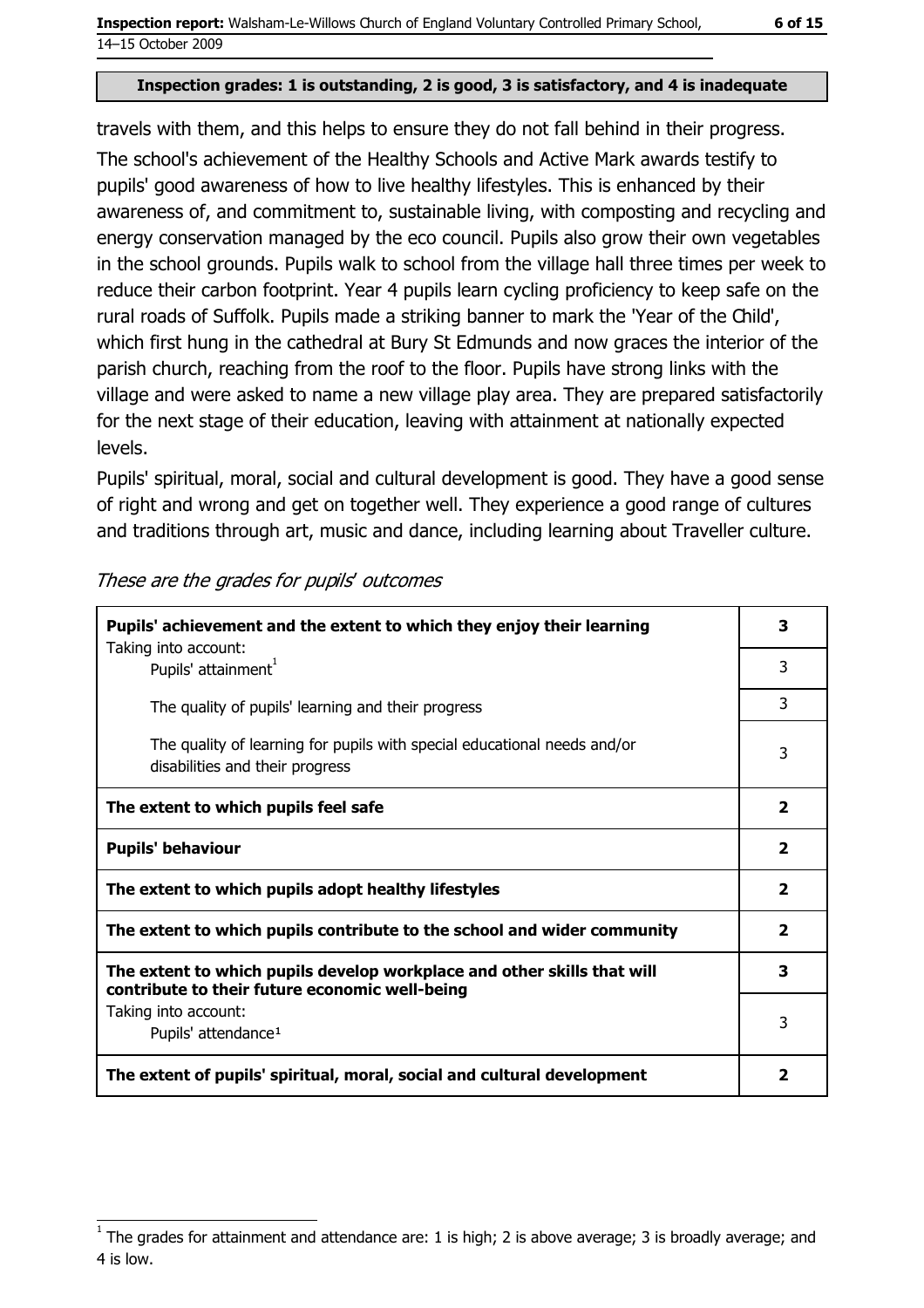## How effective is the provision?

There are good relationships in classes and pupils behave well, creating a culture for learning to take place. Teaching assistants make a positive contribution through working with focus groups. Teaching is predominantly satisfactory, with not enough opportunity for pupils to develop their ideas or discuss at length what they are learning. Opportunities to widen a discussion as a result of a particular contribution by pupils are sometimes missed. Teachers use new technology well to engage and interest pupils, and often ask pupils to talk in pairs about their ideas, which they do responsibly. Tasks are not always matched to suit the full range of pupils' abilities, resulting in more able pupils in particular not being sufficiently challenged. Target -setting has improved since the last inspection, and pupils now have individual targets they can understand and refer to in their books. Marking tells pupils how well they are doing but does not always show them how they can improve their work.

The curriculum has been developed very recently, based around topics. It ensures all skills are covered and National Curriculum requirements are met. This has enabled there to be more links across subjects, particularly including writing opportunities in other subjects. For example, Year 4 pupils wrote wind poems linked to their topic on weather. The school is making use of the internet to enable pupils to access the curriculum from home, and an interesting project with a neighbouring school is encouraging pupils to communicate with each other electronically. It is too early to see the full impact of the curriculum, which is the sole priority on the school's interim development plan, on standards and achievement. Enrichment is good, with a wide range of clubs, including wildlife and cheerleading. The cookery club uses healthy produce from the school's garden, as when pupils made pumpkin soup. There are a good variety of visits and visitors, with themed days such as Roald Dahl day and World War II day.

There is good care, guidance and support for pupils, which contributes well to their good behaviour and good progress in personal development and well being. The school is especially successful at meeting the needs of its most vulnerable pupils, looked after children and those from the Traveller community. All pupils are known as individuals and teachers provide good role models in showing them respect. A pupil said, 'It's a friendly school - all the teachers get on.'

| The quality of teaching                                                                                    |   |
|------------------------------------------------------------------------------------------------------------|---|
| Taking into account:<br>The use of assessment to support learning                                          |   |
| The extent to which the curriculum meets pupils' needs, including, where<br>relevant, through partnerships | 3 |
| The effectiveness of care, guidance and support                                                            |   |

These are the grades for the quality of provision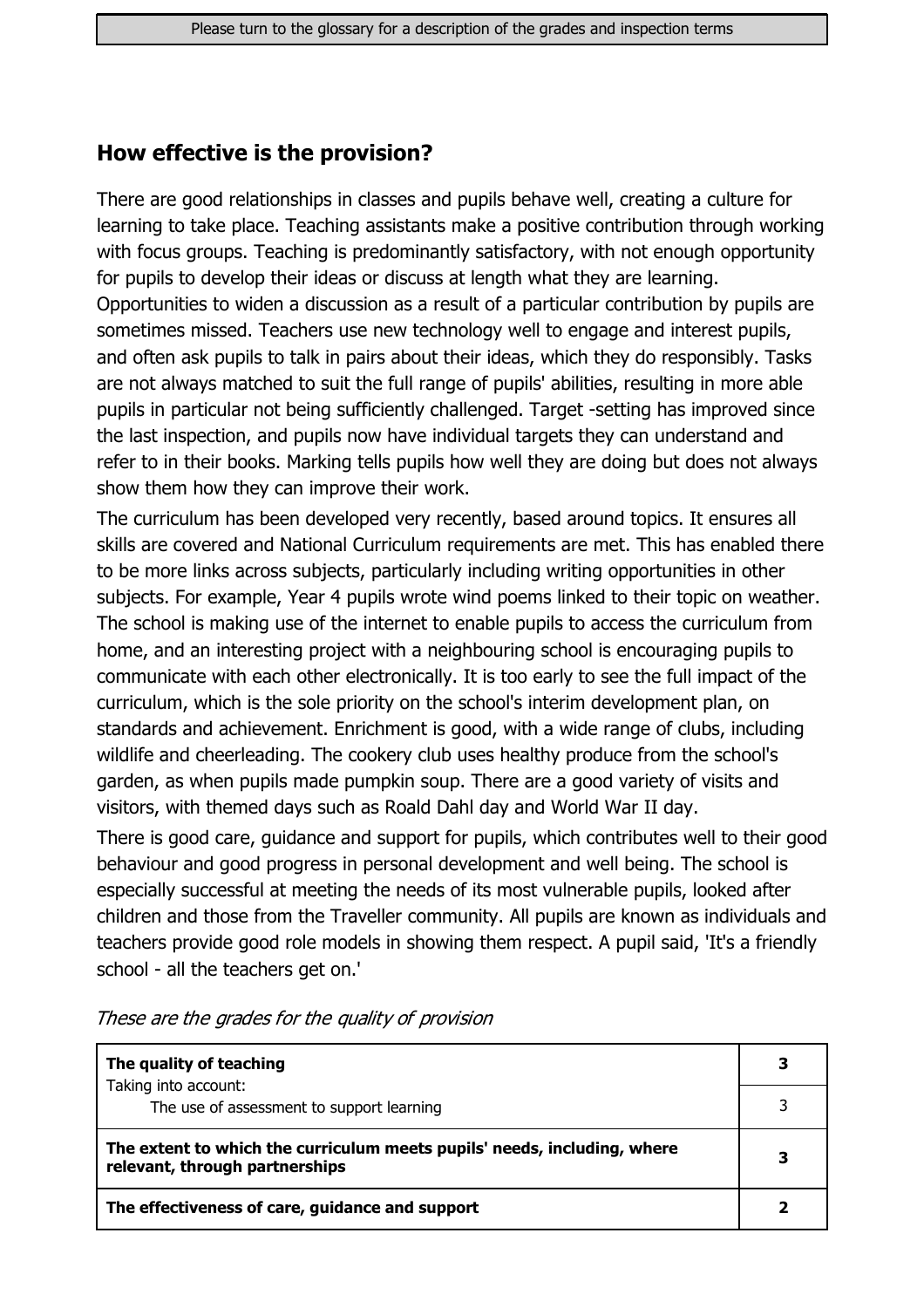#### How effective are leadership and management?

Leaders and managers are satisfactory at embedding ambition and driving improvement. The impact of the federation has been positive in enabling pupils to take part in combined activities, such as a residential visit and to make new friends. There have also been opportunities for staff to work together from the two partner schools. However, no additional provision was made when the federation was set up a year ago to boost leadership capacity, and this has resulted in the headteacher having a very heavy workload. Subject leaders report to governors about developments in their subjects, but these tend to lack focus on standards and achievement. The English and mathematics subject leaders monitor planning and work, but have few opportunities to visit lessons. Monitoring has not been given the priority it merits, and self-evaluation is not based sufficiently on systematic and rigorous evaluation of the quality of the school's provision. This has led to over-generous judgements that do not take enough into account the satisfactory teaching and learning and satisfactory progress that pupils make. A consequence of this has been that strategic plans do not focus on the key areas for improvement sufficiently well, and do not take a longer term view. Governors, while doing much voluntary work for the school, have not held leaders sufficiently to account nor recorded their business in ways that make clear how effective they are. Minutes of full governors' meetings lack important detail and insight, and notes of visits are intermittent and highly variable in their content. However, minutes of committee meetings provide a clearer account of what questions were raised by governors. The new chair has recognised these shortcomings, and put in place actions to help remedy them. On a more positive note, governors have been particularly effective in carrying out health and safety audits and in ensuring risk assessments meet requirements. Safeguarding procedures are effectively implemented.

The school has a good understanding of its local community, and works well with different groups, including the Traveller community. Promotion of community cohesion through national and global dimensions is less well developed, although there are plans to forge links with schools in contrasting areas. The school promotes equality and tackles discrimination satisfactorily, ensuring all groups are treated equally and make satisfactory progress.

| The effectiveness of leadership and management in embedding ambition and<br>driving improvement                                                                     |   |
|---------------------------------------------------------------------------------------------------------------------------------------------------------------------|---|
| Taking into account:<br>The leadership and management of teaching and learning                                                                                      |   |
| The effectiveness of the governing body in challenging and supporting the<br>school so that weaknesses are tackled decisively and statutory responsibilities<br>met | 3 |
| The effectiveness of the school's engagement with parents and carers                                                                                                |   |

#### These are the grades for leadership and management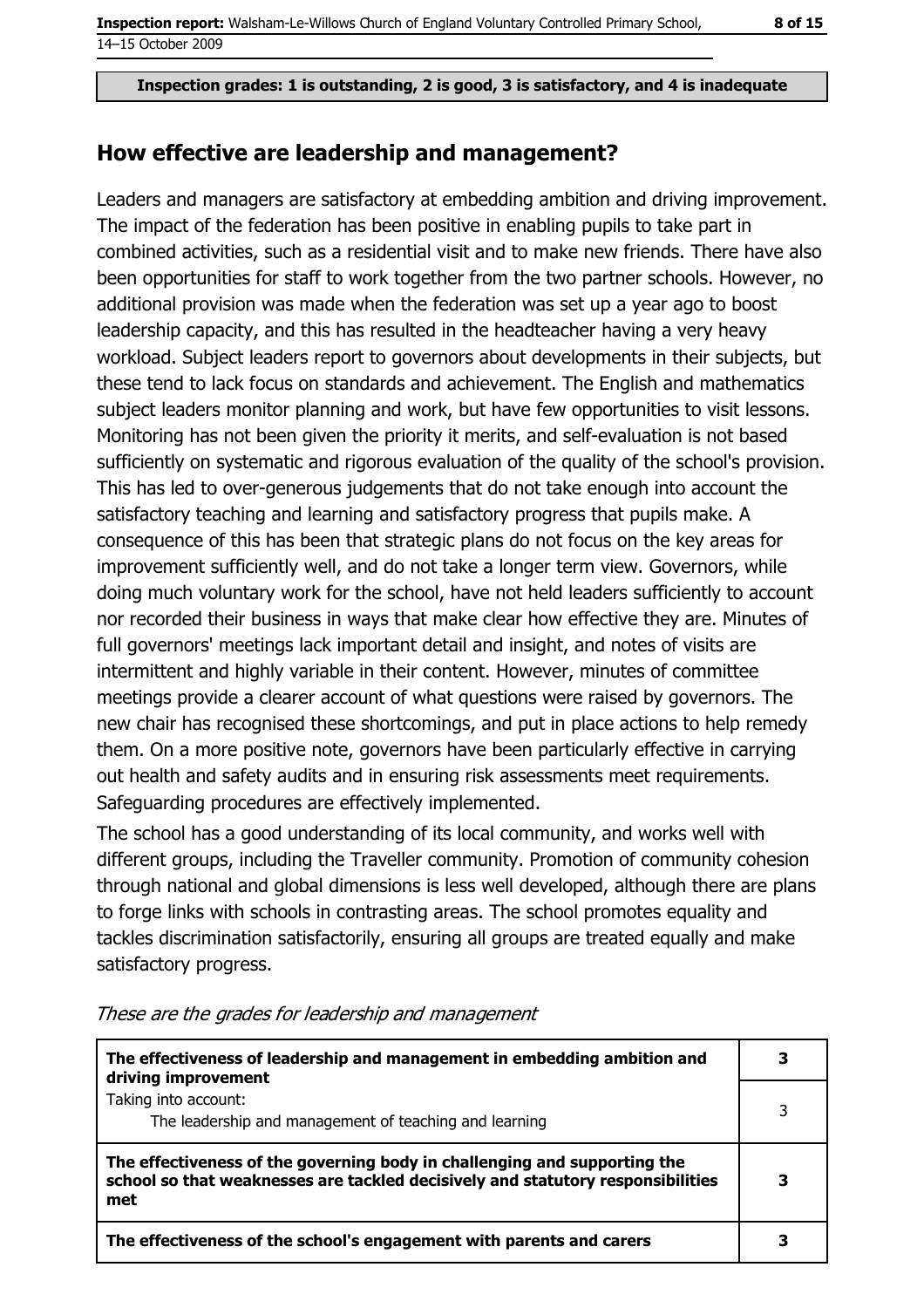| The effectiveness of partnerships in promoting learning and well-being                                 |  |
|--------------------------------------------------------------------------------------------------------|--|
| The effectiveness with which the school promotes equality of opportunity and<br>tackles discrimination |  |
| The effectiveness of safeguarding procedures                                                           |  |
| The effectiveness with which the school promotes community cohesion                                    |  |
| The effectiveness with which the school deploys resources to achieve<br>value for money                |  |

# **Early Years Foundation Stage**

Children settle quickly in the Reception class because the learning environment is attractive and stimulating and good provision is made for their care. There is a good mix of adult-led and child-initiated activities, with plenty of opportunity for children to select their own materials and make choices that promote their independence. Children enjoyed using a wide range of resources to make their own musical instruments, as part of their topic, selling them at the music shop outside. Children are caring towards one another. During one game they requested that a child who had been upset should go first. The teaching is consistently good, as adults have a good understanding of how young children learn. Exemplary practice is seen in the way children's views are taken into account when planning topics, so that the work is exciting and relevant for them. Thinking about the theme of 'fantasy', one child asked the question, 'Do dragons hurt princesses?' Children make good progress from a wide range of starting points and are generally working within the expected goals by the end of the Reception year.

The Early Years Foundation Stage is led and managed well, with a strong team of adults working closely together. There are very strong links with the neighbouring pre-school, so that transition into the Reception class takes place smoothly. Effective assessment procedures ensure that children's progress is monitored carefully and recorded clearly. The outside area, while used regularly, is not as well resourced as inside, and lacks a canopy to enable children to work outside in all weathers.

| <b>Overall effectiveness of the Early Years Foundation Stage</b>                             | $\mathbf{2}$  |
|----------------------------------------------------------------------------------------------|---------------|
| Taking into account:<br>Outcomes for children in the Early Years Foundation Stage            | 2             |
| The quality of provision in the Early Years Foundation Stage                                 |               |
| The effectiveness of leadership and management of the Early Years<br><b>Foundation Stage</b> | $\mathcal{P}$ |

These are the grades for the Early Years Foundation Stage

### **Views of parents and carers**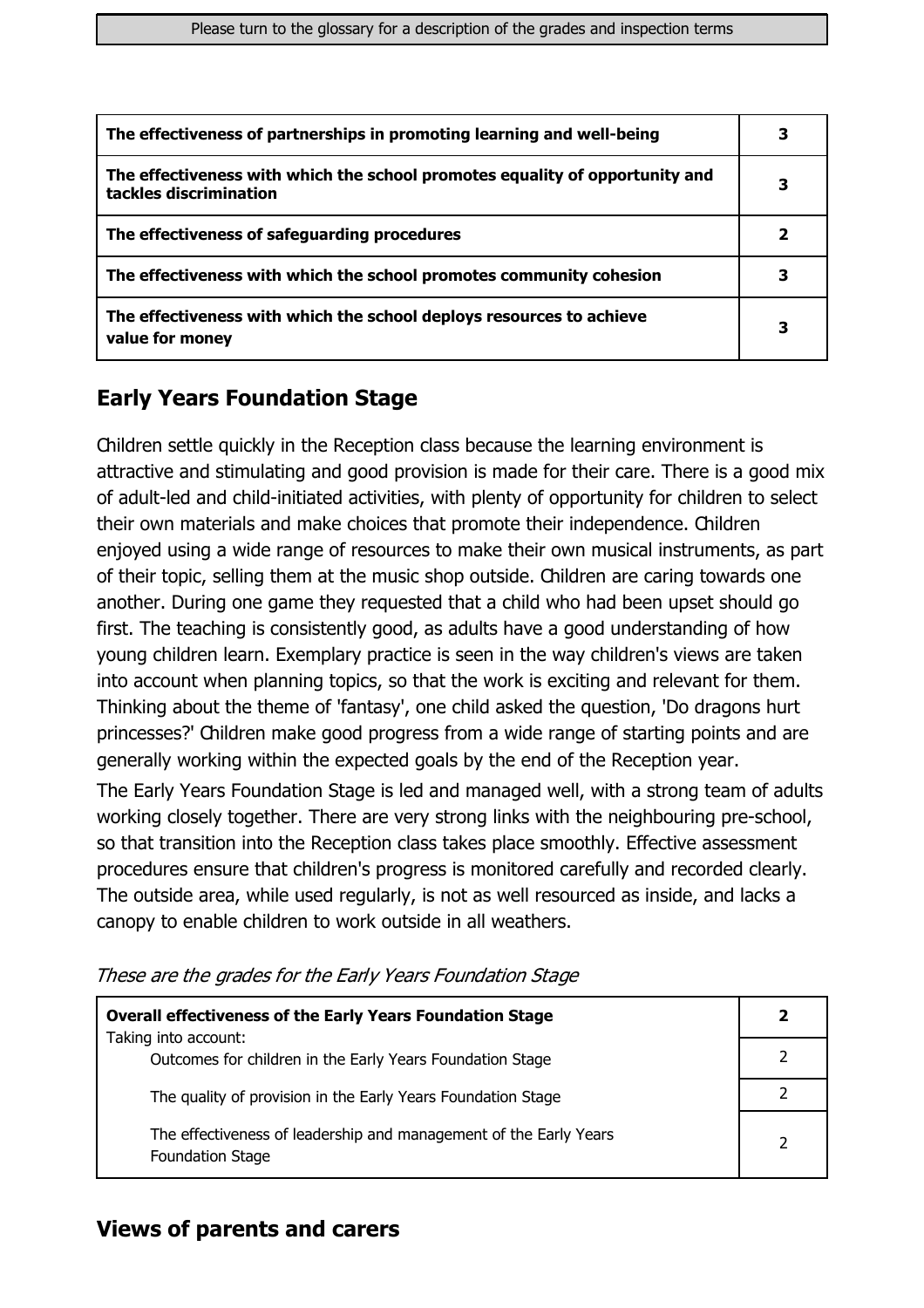Most parents strongly agree that their children enjoy school and feel safe. Fewer parents strongly agree that their views are taken into account and that behaviour is managed well, although there is widespread general agreement about all the questions. Inspectors found that the school communicates effectively with parents, and that the management of behaviour is good. Most of the comments from parents were positive about their own children's experiences. Individuals requested more homework and more emphasis on reading books in Years 3 and 4.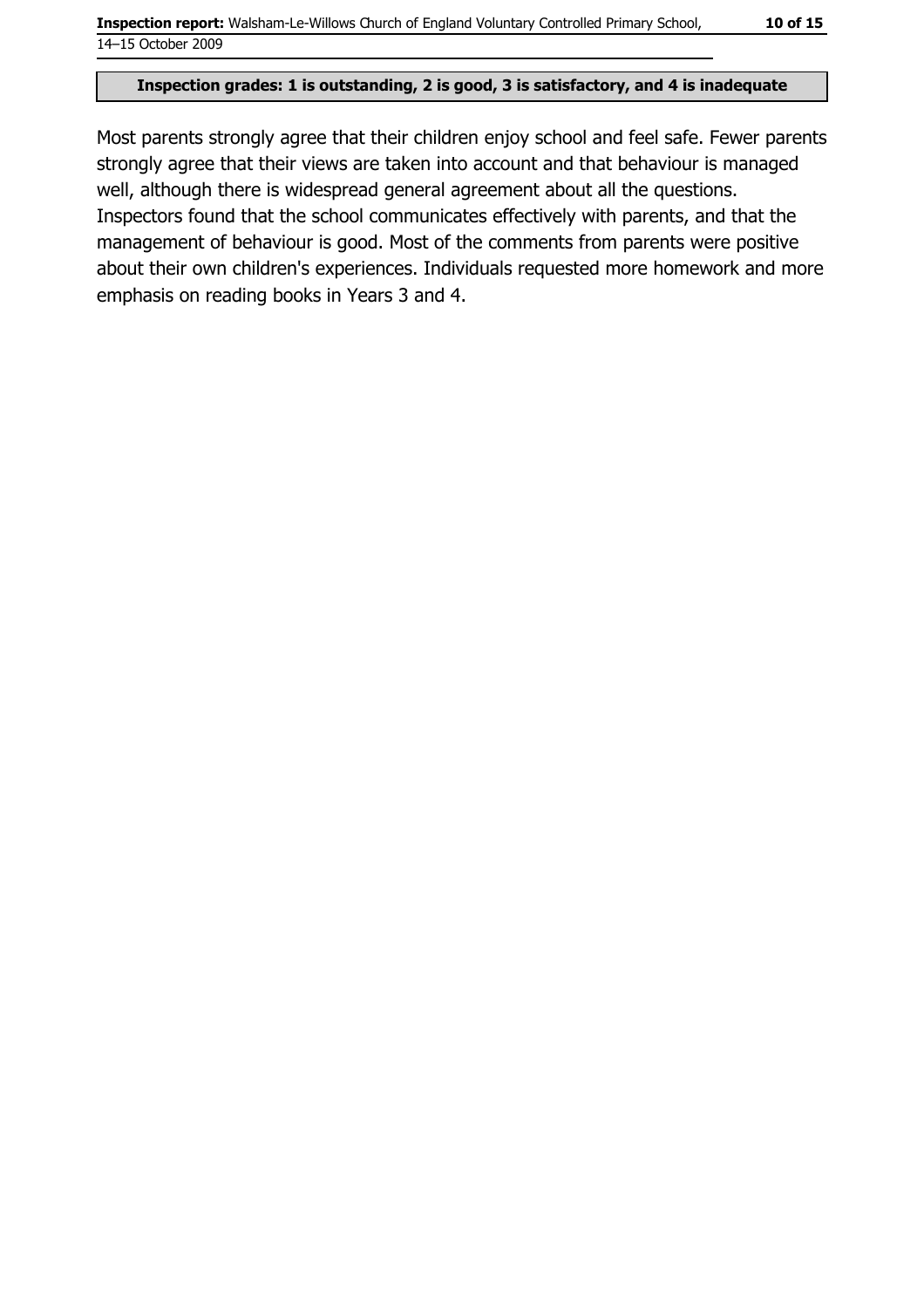#### Responses from parents and carers to Ofsted's questionnaire

Ofsted invited all the registered parents and carers of pupils registered at Walsham-Le-Willows Church of England Voluntary Controlled Primary School to complete a questionnaire about their views of the school.

In the questionnaire, parents and carers were asked to record how strongly they agreed with 13 statements about the school. The inspection team received 25 completed questionnaires by the end of the on-site inspection. In total, there are 71 pupils registered at the school.

| <b>Statements</b>                                                                                                                                                                                                                                       | <b>Strongly</b><br><b>Agree</b> |               | <b>Agree</b> |               | <b>Disagree</b> |               | <b>Strongly</b><br>disagree |               |
|---------------------------------------------------------------------------------------------------------------------------------------------------------------------------------------------------------------------------------------------------------|---------------------------------|---------------|--------------|---------------|-----------------|---------------|-----------------------------|---------------|
|                                                                                                                                                                                                                                                         | <b>Total</b>                    | $\frac{0}{0}$ | <b>Total</b> | $\frac{0}{0}$ | <b>Total</b>    | $\frac{0}{0}$ | <b>Total</b>                | $\frac{0}{0}$ |
| My child enjoys school                                                                                                                                                                                                                                  | 19                              | 76            | 6            | 24            | $\mathbf 0$     | 0             | $\mathbf 0$                 | $\mathbf 0$   |
| The school keeps my child<br>safe                                                                                                                                                                                                                       | 15                              | 60            | 10           | 40            | $\mathbf 0$     | 0             | 0                           | $\bf{0}$      |
| The school informs me<br>about my child's progress                                                                                                                                                                                                      | 8                               | 32            | 17           | 68            | 0               | 0             | 0                           | 0             |
| My child is making enough<br>progress at this school                                                                                                                                                                                                    | 11                              | 44            | 14           | 56            | 0               | 0             | 0                           | 0             |
| The teaching is good at this<br>school                                                                                                                                                                                                                  | 12                              | 48            | 13           | 52            | $\mathbf 0$     | 0             | 0                           | $\mathbf 0$   |
| The school helps me to<br>support my child's learning                                                                                                                                                                                                   | 9                               | 36            | 15           | 60            | $\mathbf{1}$    | 4             | 0                           | 0             |
| The school helps my child to<br>have a healthy lifestyle                                                                                                                                                                                                | 9                               | 36            | 13           | 52            | $\mathbf 0$     | 0             | 0                           | 0             |
| The school makes sure that<br>my child is well prepared for<br>the future (for example<br>changing year group,<br>changing school, and for<br>children who are finishing<br>school, entering further or<br>higher education, or<br>entering employment) | 8                               | 32            | 14           | 56            | $\mathbf{1}$    | 4             | 0                           | $\mathbf 0$   |
| The school meets my child's<br>particular needs                                                                                                                                                                                                         | 9                               | 36            | 15           | 60            | $\mathbf 0$     | 0             | 0                           | 0             |
| The school deals effectively<br>with unacceptable behaviour                                                                                                                                                                                             | 6                               | 24            | 17           | 68            | $\mathbf 0$     | 0             | 0                           | 0             |
| The school takes account of<br>my suggestions and<br>concerns                                                                                                                                                                                           | 6                               | 24            | 17           | 68            | 0               | $\bf{0}$      | 0                           | 0             |
| The school is led and<br>managed effectively                                                                                                                                                                                                            | 11                              | 44            | 13           | 52            | $\mathbf 0$     | $\pmb{0}$     | $\mathbf 0$                 | $\mathbf 0$   |
| Overall, I am happy with my<br>child's experience at this<br>school                                                                                                                                                                                     | 19                              | 76            | 6            | 24            | $\pmb{0}$       | 0             | 0                           | $\mathbf 0$   |

The table above summarises the responses that parents and carers made to each statement. The percentages indicate the proportion of parents and carers giving that response out of the total number of completed questionnaires. Where one or more parents and carers chose not to answer a particular question, the percentages will not add up to 100%.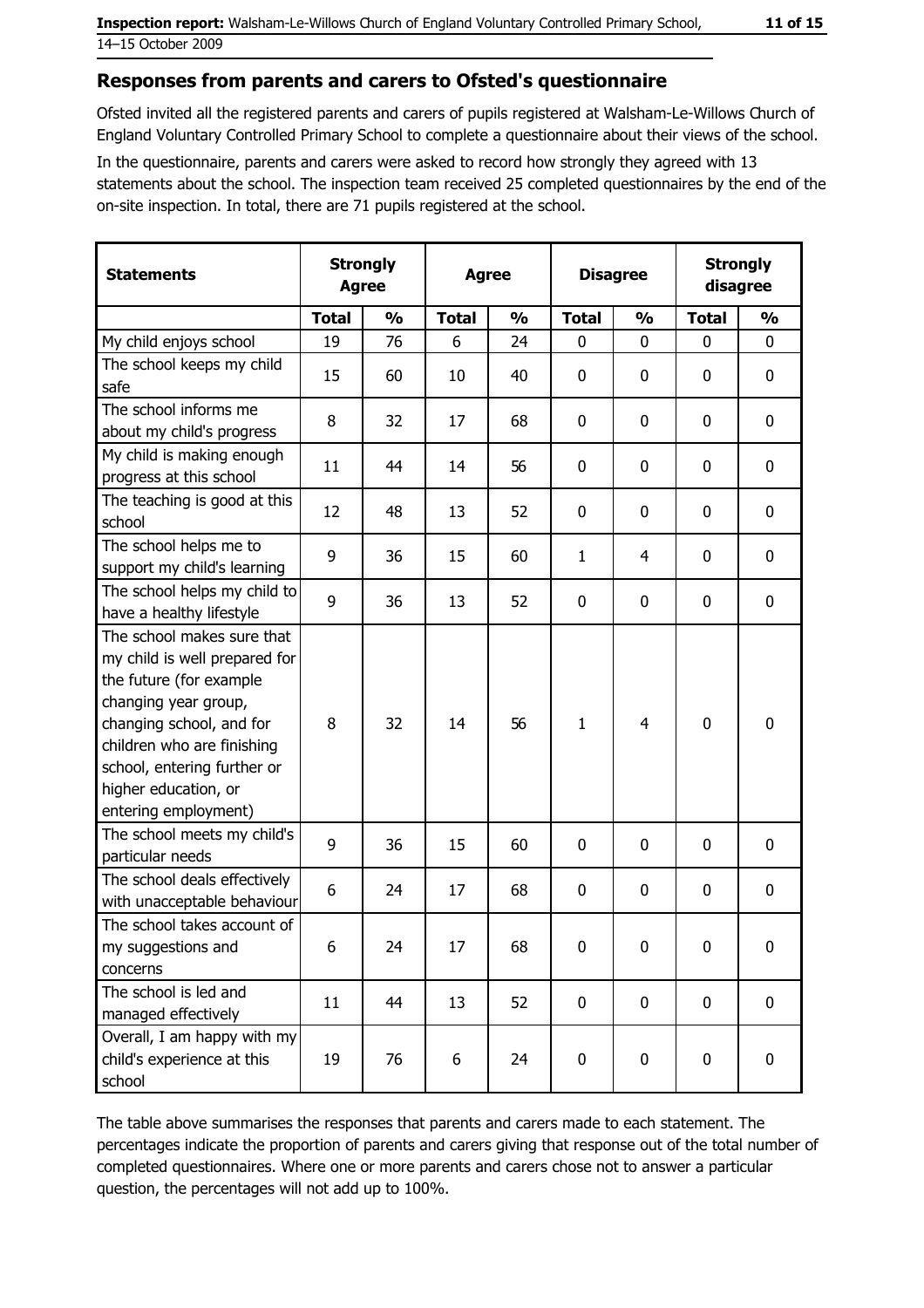# **Glossary**

# What inspection judgements mean

| <b>Grade</b> | <b>Judgement</b> | <b>Description</b>                                                                                                                                                                                                               |
|--------------|------------------|----------------------------------------------------------------------------------------------------------------------------------------------------------------------------------------------------------------------------------|
| Grade 1      | Outstanding      | These features are highly effective. An oustanding<br>school provides exceptionally well for its pupils' needs.                                                                                                                  |
| Grade 2      | Good             | These are very positive features of a school. A school<br>that is good is serving its pupils well.                                                                                                                               |
| Grade 3      | Satisfactory     | These features are of reasonable quality. A satisfactory<br>school is providing adequately for its pupils.                                                                                                                       |
| Grade 4      | Inadequate       | These features are not of an acceptable standard. An<br>inadequate school needs to make significant<br>improvement in order to meet the needs of its pupils.<br>Ofsted inspectors will make further visits until it<br>improves. |

# Overall effectiveness of schools inspected between September 2007 and July 2008

|                       | Overall effectiveness judgement (percentage of<br>schools) |      |                     |                   |
|-----------------------|------------------------------------------------------------|------|---------------------|-------------------|
| <b>Type of school</b> | <b>Outstanding</b>                                         | Good | <b>Satisfactory</b> | <b>Inadequate</b> |
| Nursery schools       | 39                                                         | 58   | 3                   | 0                 |
| Primary schools       | 13                                                         | 50   | 33                  | 4                 |
| Secondary schools     | 17                                                         | 40   | 34                  | 9                 |
| Sixth forms           | 18                                                         | 43   | 37                  | $\overline{2}$    |
| Special schools       | 26                                                         | 54   | 18                  | $\overline{2}$    |
| Pupil referral units  | 7                                                          | 55   | 30                  | 7                 |
| All schools           | 15                                                         | 49   | 32                  | 5                 |

New school inspection arrangements were introduced on 1 September 2009. This means that inspectors now make some additional judgements that were not made previously.

The data in the table above were reported in The Annual Report of Her Majesty's Chief Inspector of Education, Children's Services and Skills 2007/08.

Percentages are rounded and do not always add exactly to 100. Secondary school figures include those that have sixth forms, and sixth form figures include only the data specifically for sixth form inspection judgements.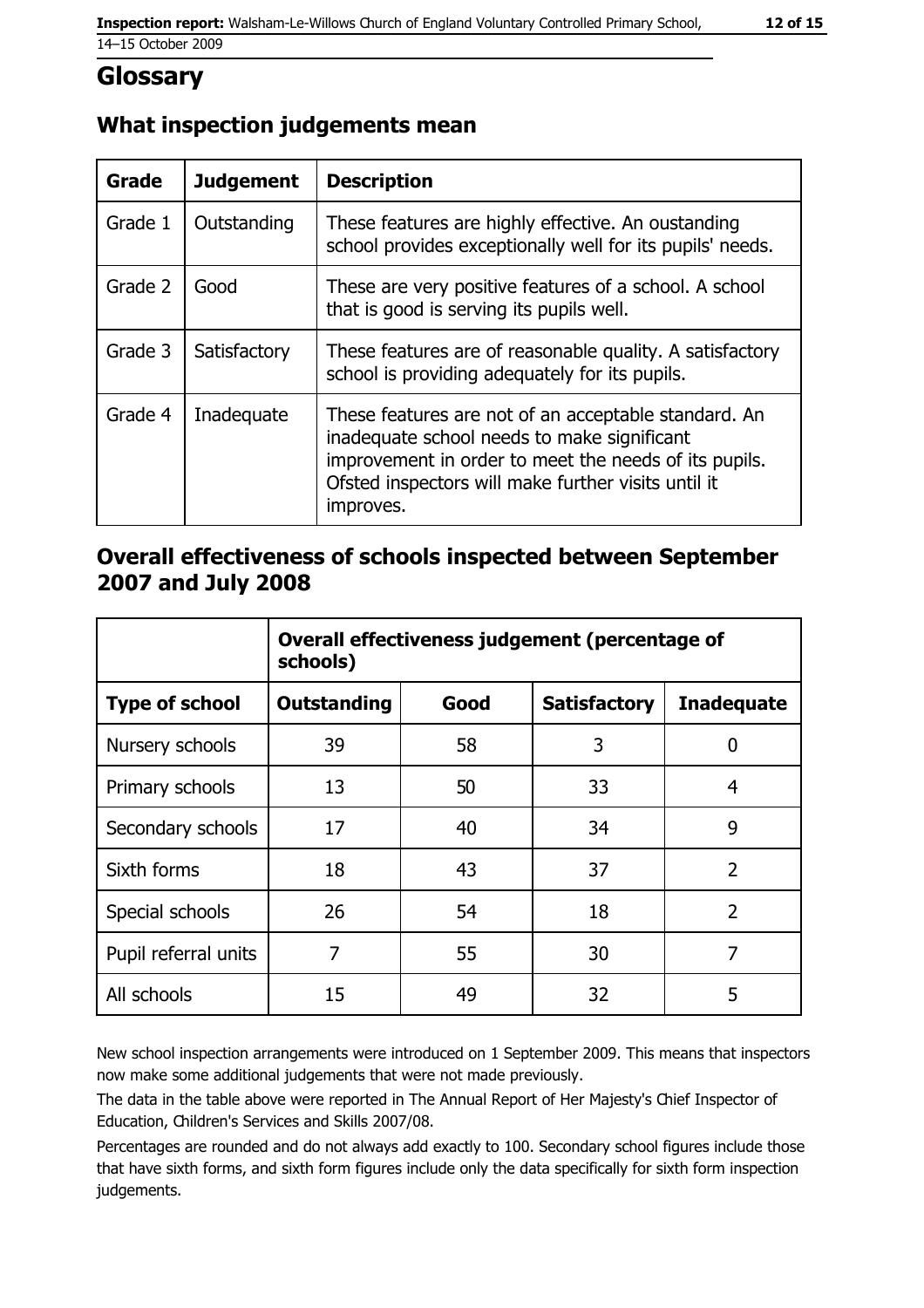| Achievement:               | the progress and success of a pupil in<br>their learning, development or training.                                                                                                                                                                                                                                |
|----------------------------|-------------------------------------------------------------------------------------------------------------------------------------------------------------------------------------------------------------------------------------------------------------------------------------------------------------------|
| Attainment:                | the standard of the pupils' work shown by<br>test and examination results and in<br>lessons.                                                                                                                                                                                                                      |
| Capacity to improve:       | the proven ability of the school to<br>continue improving. Inspectors base this<br>judgement on what the school has<br>accomplished so far and on the quality of<br>its systems to maintain improvement.                                                                                                          |
| Leadership and management: | the contribution of all the staff with<br>responsibilities, not just the headteacher,<br>to identifying priorities, directing and<br>motivating staff and running the school.                                                                                                                                     |
| Learning:                  | how well pupils acquire knowledge,<br>develop their understanding, learn and<br>practise skills and are developing their<br>competence as learners.                                                                                                                                                               |
| Overall effectiveness:     | inspectors form a judgement on a school's<br>overall effectiveness based on the findings<br>from their inspection of the school. The<br>following judgements, in particular,<br>influence what the overall effectiveness<br>judgement will be.                                                                    |
|                            | The school's capacity for sustained<br>improvement.<br>Outcomes for individuals and groups<br>of pupils.<br>The quality of teaching.<br>The extent to which the curriculum<br>meets pupil's needs, including where<br>relevant, through partnerships.<br>The effectiveness of care, guidance<br>■<br>and support. |
| Progress:                  | the rate at which pupils are learning in<br>lessons and over longer periods of time. It<br>is often measured by comparing the<br>pupils' attainment at the end of a key<br>stage with their attainment when they<br>started.                                                                                      |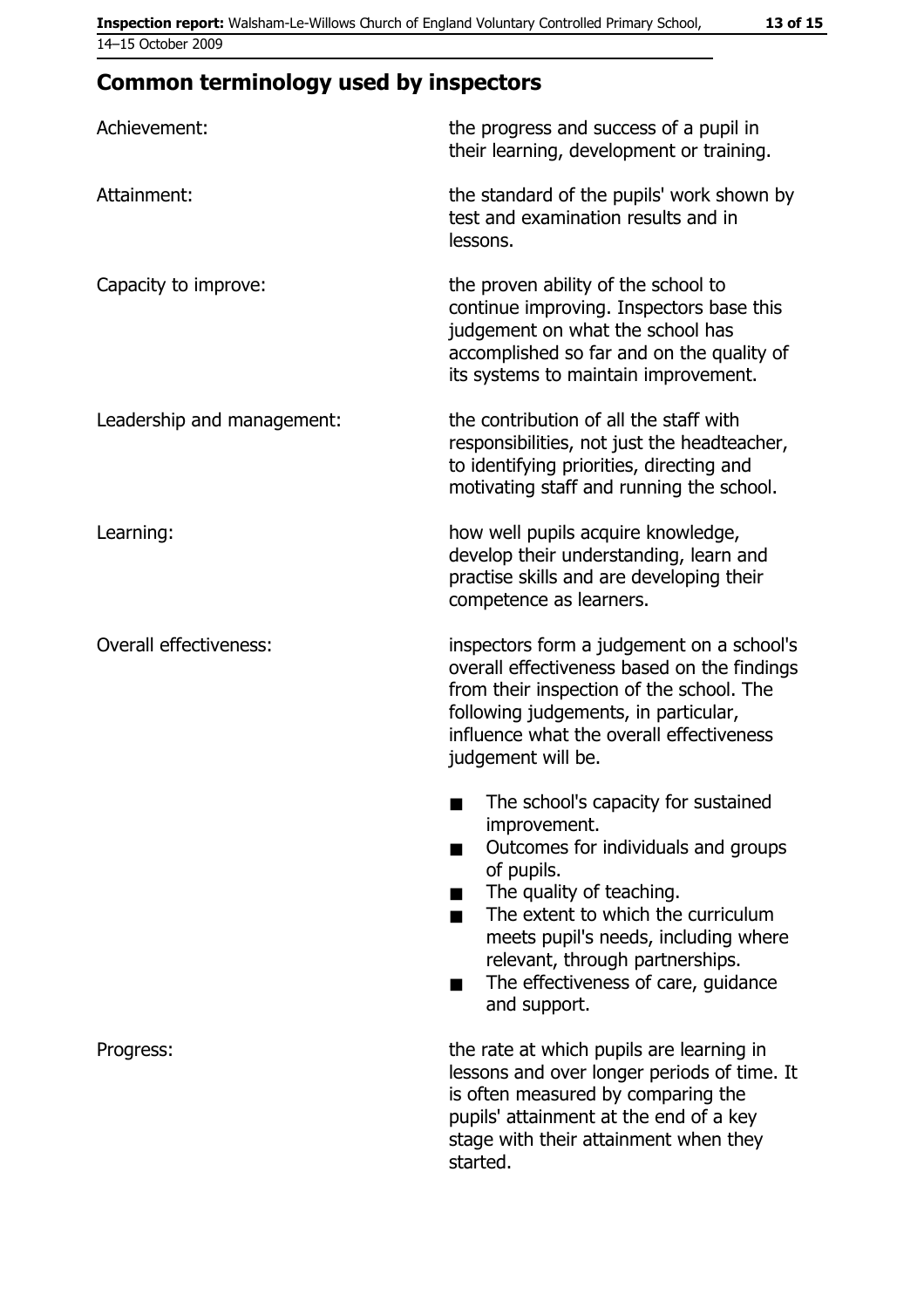#### This letter is provided for the school, parents and carers to share with their children. It describes Ofsted's main findings from the inspection of their school.



16 October 2009

**Dear Pupils** 

Inspection of Walsham-Le-Willows Church of England Voluntary Controlled Primary School, Suffolk, IP31 3BD

Thank you for helping us when we visited your school. We enjoved meeting you and talking to you in groups and in your classrooms. Your school gives you a satisfactory level of education. Here are some strong points:

You feel safe at school and behave well.

You know all about keeping healthy and take plenty of exercise.

You help one another in school and are actively involved in your local community.

You are caring and get on well together, having a good understanding of how other people live.

There are plenty of clubs and trips for you to enjoy.

The school cares for you well.

The voungest children make good progress in the Reception class.

You could do better in mathematics, so we have asked your teachers to give you lots of opportunities to use what you know in practical ways. You can help by making sure you know all your multiplication tables. We have asked your teachers to make sure the work set is not too easy or too difficult for you, and to give you time to think about what you are learning, so that you can tell them your ideas. We have asked leaders and governors to make sure they check carefully how well the school is doing, and to know exactly what they need to do to help the school improve further.

Thank you again for making us so welcome. Our very best wishes for the future.

Yours faithfully

**Nick Butt** 

Lead Inspector